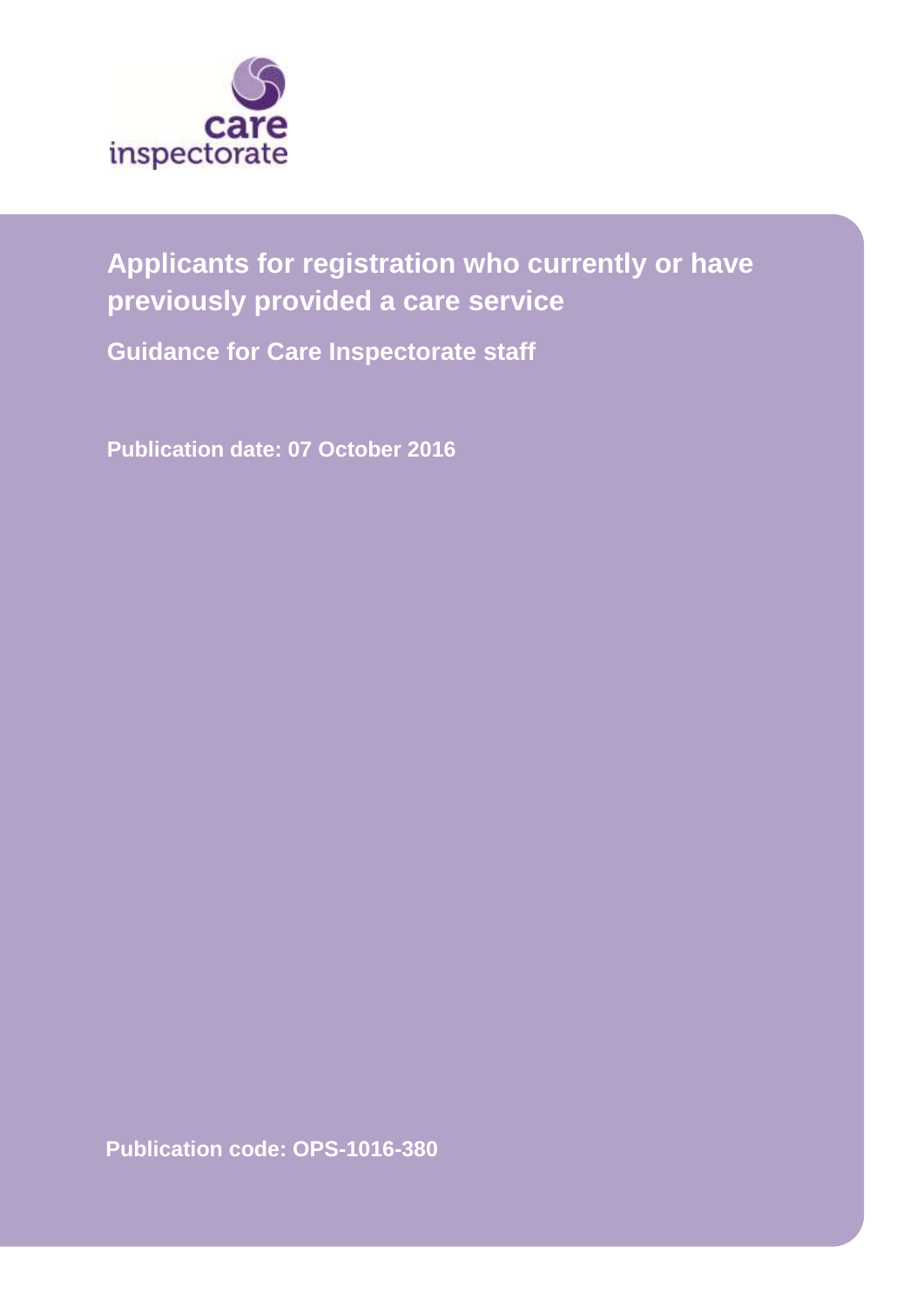#### **When this guidance should be used**

This guidance should be used when we get an application for registration where:-

- the applicant is an individual/ company/ partnership/other legal entity which is already providing or has provided a care service;
- the applicant is an individual who is also a director/partner/member of another entity, such as a limited company, which is already providing or has provided a care service;
- the applicant is a company/partnership/unincorporated association or other legal entity and one or more of its directors/partners/members is either already providing or has provided a care service as an individual; or
- the applicant is a company/partnership/unincorporated association or other legal entity and one of more of its directors/partners/members is also a director/partner/member of another entity, which is already providing or has provided a care service.

For the purpose of this guidance, the types of applicant, provider and service set out above are referred to as being "connected".

## **Background**

Section 60(3) of the Public Services Reform (Scotland) Act 2010 ("the Act") says that before it grants an application for registration, the Care Inspectorate has to be satisfied that the new service will be able to comply (amongst other things) with the regulations made under the Act.

For example, we have to be satisfied that the service will be able to comply with regulation 4(1)(a) of The Social Care and Social Work Improvement Scotland (Requirements for Care Services) Regulations 2001, SSI 2011/210 ("the Regulations") which says that proper provision has to be made for the health, welfare and safety of people using the service.

# **Purpose of this guidance**

Sometimes we get applications for registration from applicants who are already providing care services or who are connected to existing providers.

For example, we might get an application from a partnership A, one of whose partners is also a director of a company B which is already a provider.

The purpose of this guidance is to help staff in deciding how to treat applications for registration when we have concerns about the quality of care being provided by an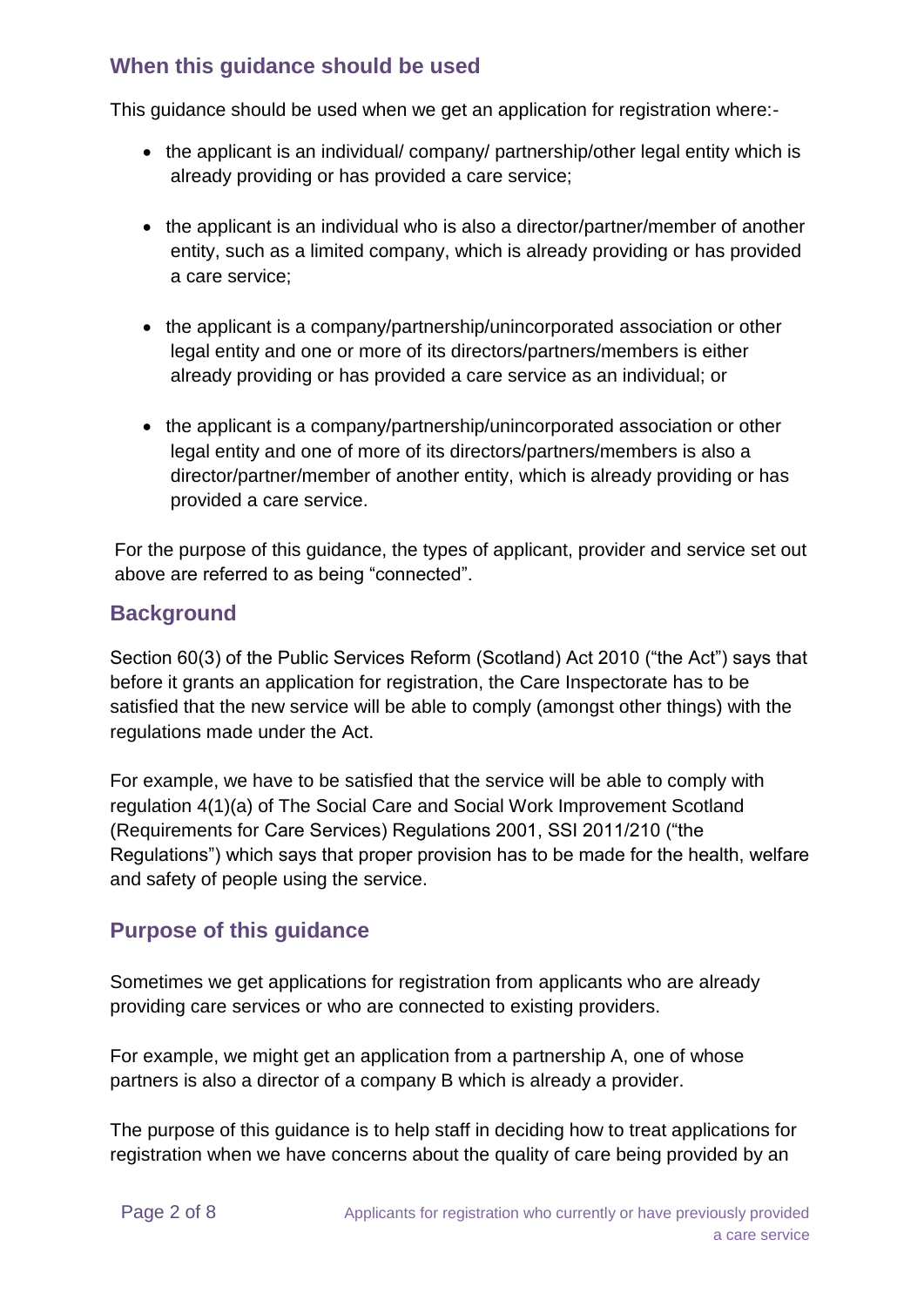existing or former care service, which is or was operated by the same or a connected provider.

# **The application is from an individual, company, partnership or other legal entity which is already providing or has provided a care service**

If the existing provider and applicant are the same, it is clear we can look at information about other services the applicant already provides.

The registration inspector should liaise with the contact manager for the existing provider. Or, if there is no allocated contact manager, liaise with the inspector who last inspected the care service.

However, we have to remember there may be differences between the existing and new services which mean we can't really compare them. For example, the service type or client group might be different. Also, the two services may have different managers and staff with different levels of skill and experience. All this means that just because the existing service is performing poorly, the same can't automatically be said of the new service. We have to look at all these differences when deciding whether or not we think the new provider will be able to comply with the Regulations.

In other words, even if the existing service is providing poor quality care, we can't assume the new service will do the same. It will depend on the circumstances.

#### **In all other cases**

In other cases the position isn't as straightforward.

For example, say we get an application for registration from company A. One of A's directors, X, is also a director of company B. B provides a service which has grades of unsatisfactory and weak and has been issued with an Improvement Notice.

As it says above, we first have to remember there may be differences between the existing and new services which we would have to take into account.

Secondly, we have to think about the role X has in each company. For example, although X is a director of B, he might have no day to day responsibility for the care and support of B's people using the service. He might be responsible for finance or marketing or other non-care matters only. He might be only one of a large number of directors. In such a case we could decide that X has little or no control over the quality of care B is providing.

However, if X is the only director of B, we might decide that there is no–one else who could realistically be responsible for the management of B and the poor quality of care it provides.

Therefore, if X is wholly or mainly responsible for the management/day to day care as regards the existing service B **AND** will be wholly or mainly responsible for the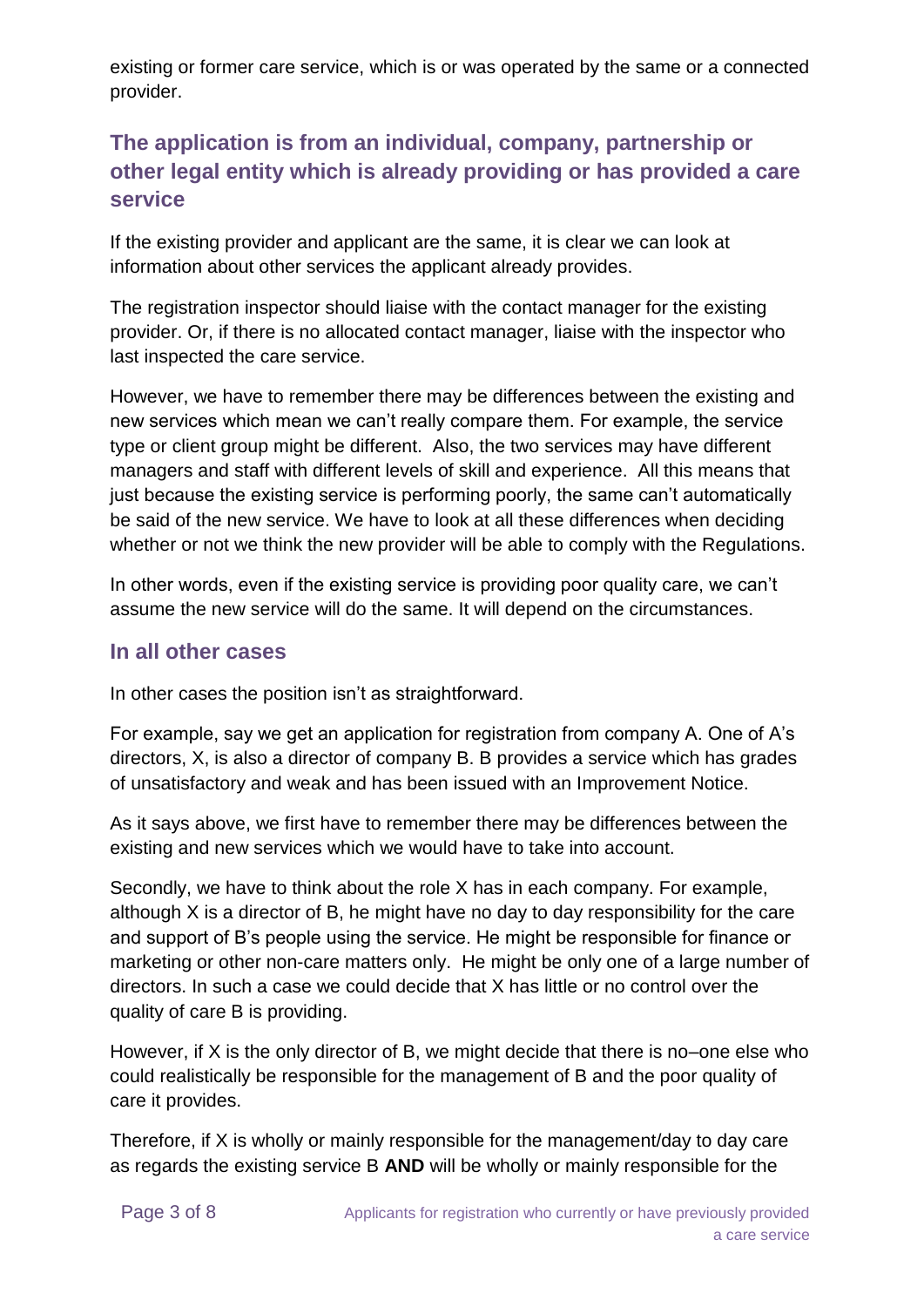management/day to day care as regards the new service A, we could look at the quality of care B is providing when looking at A's application.

However, all companies, partnerships etc. are run differently and we should give X the chance to say what his roles and responsibilities are for each service before making any decisions.

To sum up, even if B is providing poor quality care, we can't just assume A will do the same just because both companies share a common director. There need to be similarities between services A and B and also X's role in both of them before we can take account of the care being provided in the existing service.

## **Shadow directors**

Sometimes a person who isn't a director of a company will run and manage the company in place of the appointed directors or otherwise act as if they are a director of the company. Depending on how much control that person has, the law might regard them as being a "shadow" director.

This guidance also applies to shadow directors. For example, we may receive an application for registration from a company which has one director. However during the registration process we may deal with a third party who is not a director of the company but who nonetheless appears to making decisions about the application and is the main source of any information we are requesting. That third party may be acting as a shadow director.

#### **Information about the connected service we can take into account**

Information about the existing service we can take into account when looking at the application for the new service would include, but isn't limited to:-

- its current grades
- on-going enforcement action, including the outcome of any recently concluded enforcement
- any recent complaints we have investigated
- any recent notifications we have received from the service

#### **Information about the connected service we can't take into account**

Information about the existing service we can't take into account when looking at the application for the new service would include, but isn't limited to:-

- the regulatory history of the service when it was operated by previous providers which are not connected to the applicant
- information from a single unknown source which we can't verify (for example an anonymous web complaint which hasn't been investigated)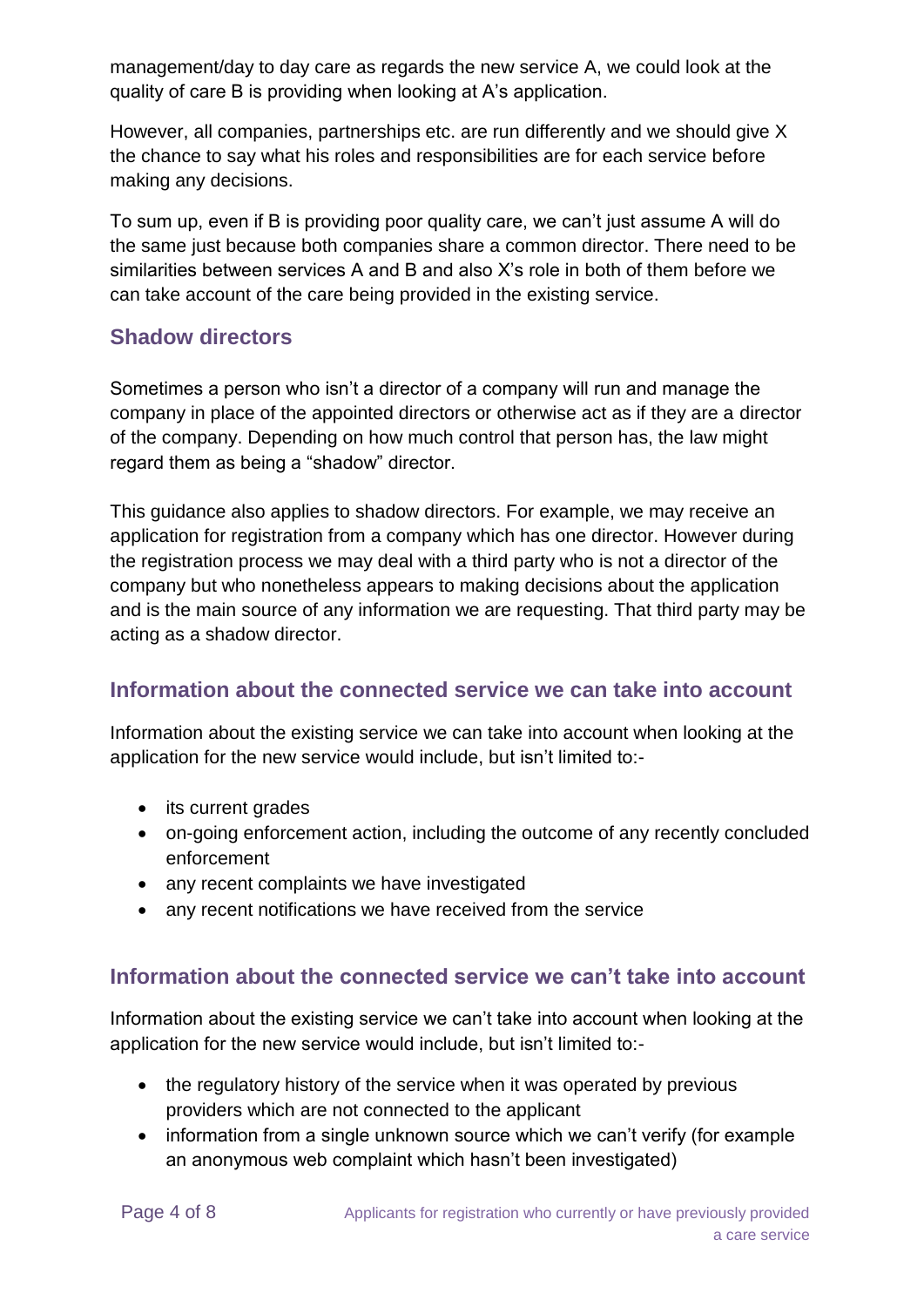# **Information about the connected service we may be able to take into account**

Information about the connected service we may be able to take into account when looking at the application for the new service would include, but isn't limited to:-

- $\bullet$  the less recent regulatory history of the care service there is no set limit as to how far back we can go when we are looking at the history of the care service. However the older the information is, the less relevant it may be. For example, the service might have a new manager or client group or have amended its policies and procedures since any past issues were flagged up. As a result, the circumstances might have changed so much that the historic information isn't or is only partly relevant. However if there has been a long standing concern which the service has never or only briefly addressed, this may point to a pattern which we might be able to take into account. It will be for the inspector to decide in each case how much weight we put on historic information e.g. if there has been no investment in the environment and the service continually fails to meet any environmental concerns identified at inspection.
- information we have received or gathered as part of a complaint we are still investigating but haven't concluded - again, how much weight is attached to this sort of information is for the registration inspector to decide. We have to be very careful if our complaint investigations aren't complete as further information might still come to light
- information we have received from known third parties which we cannot verify -- we would have to think about how reliable the source of the information is and how likely it is to be true when looked at alongside the other information we have. We also need to be sure before we take any account of unverified information that we have permission from the third party to tell the applicant about it as part of our decision.

#### **How do we make a decision?**

In each case we must look at the information we have and decide what is relevant and what isn't. We must not decide we are automatically going to refuse all applications where any connected service is undergoing enforcement or has low grades. Likewise we must not decide that if we receive unverified information which is not favourable to the applicant we will always refuse the application. We might be able to take these things into account but we should set out the arguments in our written assessment of the application.

If we are thinking about refusing the application, we should speak to the applicant and get its view about the things we have concerns about before deciding. We should also use the Care Inspectorate's decision making model and discuss our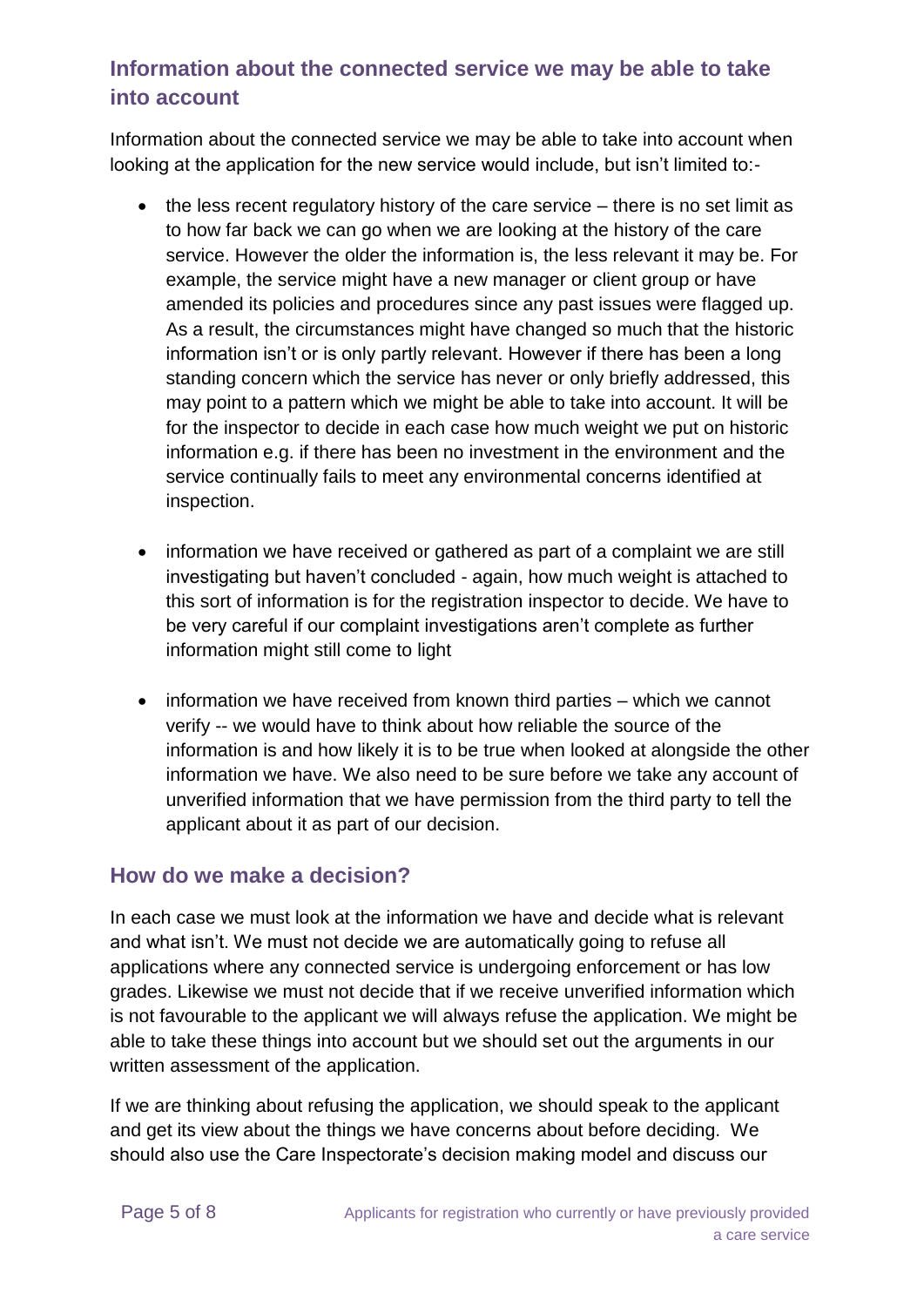decision with our team manager, the case holding inspector and contact manager where appropriate to do so. Such discussions should be recorded on PMS.

We should also think about whether our concerns could be addressed by putting appropriate conditions on the registration of the new service rather than refusing the application outright. Each case has to be looked at on its own merits – otherwise we may lose any legal challenge the applicant makes, even if we have reached the "correct" decision. This is because the courts will not only look at the merits of the decision but also the process we have followed to see if it was fair. This is why proper recording of how we come to a decision is important.

Account must also be taken of the Scottish Government document entitled "Scottish Regulators' Strategic Code of Practice" which was made under section 5 of the Regulatory Reform (Scotland) Act 2014. The Code applies to named regulators, including the Care Inspectorate and we must have regard to it when we exercise our regulatory functions. This will include deciding what conditions should be attached to a certificate of registration. In particular, the Code requires us to pursue outcomes which contribute to sustainable economic growth and to take business factors appropriately and proportionately into account in our decision making processes. However, it is the Care Inspectorate's position that where compliance with the Code would be inconsistent with our statutory obligation to ensure that the safety and wellbeing of those who use and are eligible to use care services is to be protected and enhanced, the welfare of people using the service should take priority.

A link to the Code can be found here: [http://www.gov.scot/Resource/0046/00467429.pdf.](http://www.gov.scot/Resource/0046/00467429.pdf)

# **The legal position**

If we decide to refuse an application for registration wholly or partly because of the quality of care being provided by an applicant who is already providing a service or a connected service, we have to be able to link our decision to the Regulations. For example, if the existing or connected service is providing poor quality care and there are enough similarities between it and the new service, this might mean we decide we can't be satisfied that the applicant will be able to make proper provision for service user welfare as required by regulation 4(1)(a).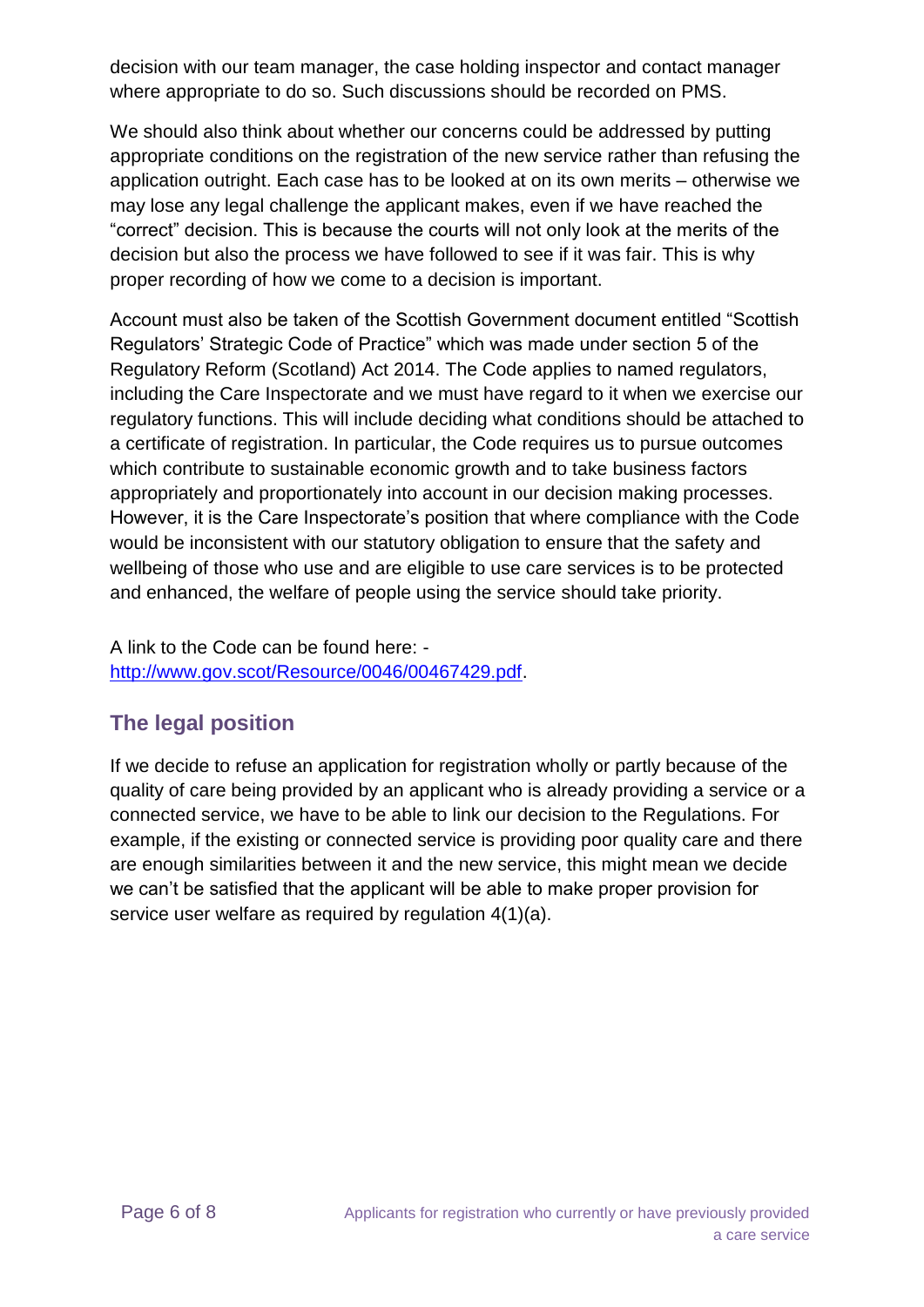# **Conclusion**

When we get an application for registration from an applicant who is already providing a service or is connected to an existing provider, sometimes we will be able to look at the care being provided by the connected service including outcomes for people using the service when considering the new application. However, before deciding if we can link the existing and new services, we have to think about

- the differences between the two services as they might not be comparable; and
- the roles and responsibilities of any individuals who connect the provider and the applicant

If there is any doubt, legal advice should be sought.